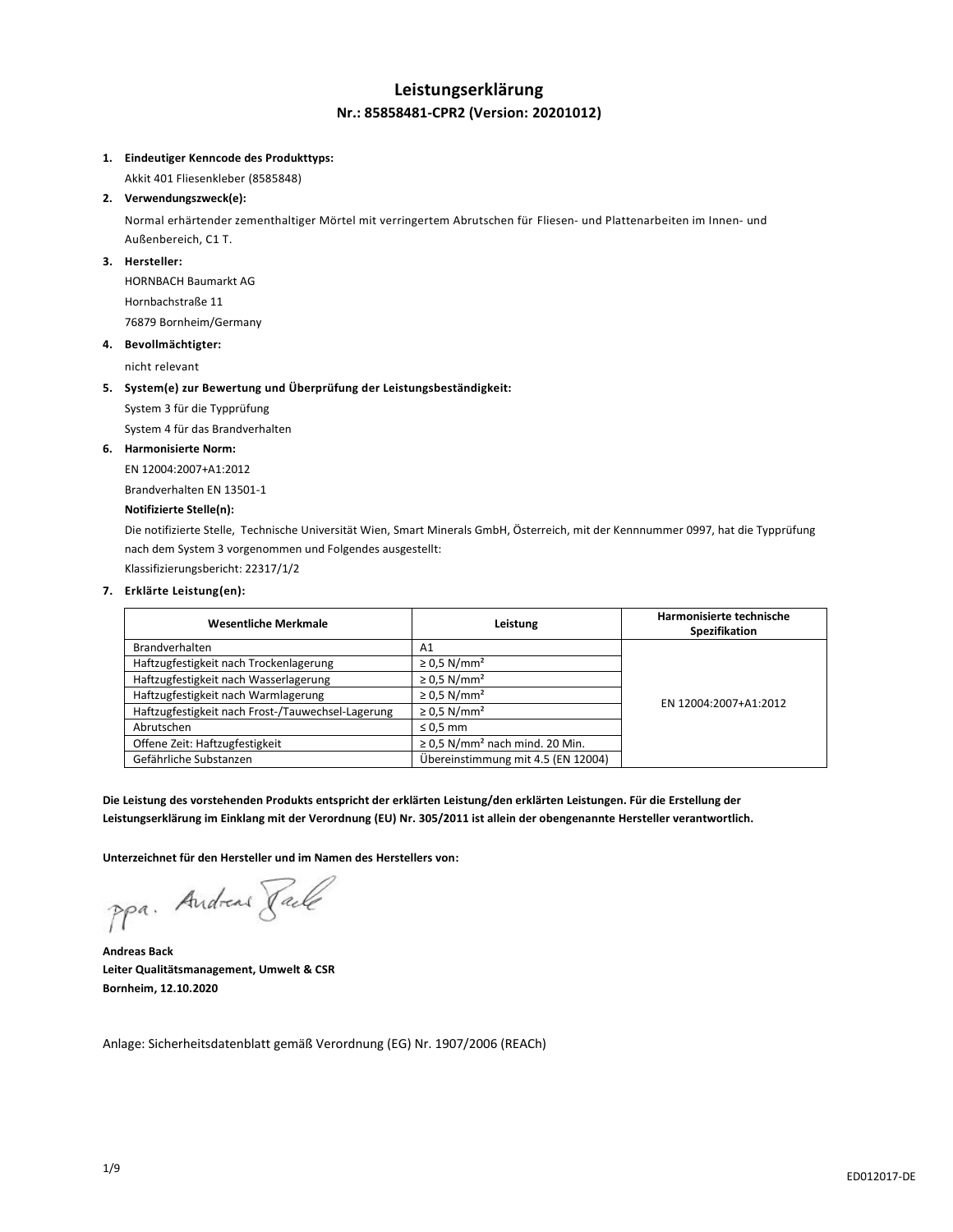# **Declaration of Performance No 85858481-CPR2 (Version: 20201012)**

**1. Unique identification code of the product-type:**

Akkit 401 Tile adhesive (8585848)

## **2. Intended use/es:**

Standard setting cementitious adhesive with reduced slipping, for ceramic tiles and stone material in indoor and outdoor areas, C1 T.

### **3. Manufacturer:**

HORNBACH Baumarkt AG Hornbachstraße 11

76879 Bornheim/Germany

### **4. Authorised representative:**

not relevant

### **5. System/s of AVCP:**

System 3 for the type test System 4 for reaction to fire

### **6. Harmonised standard:**

EN 12004:2007+A1:2012

Reaction to fire EN 13501-1

### **Notified body/ies:**

The notified body, the Technical University of Vienna, Smart Minerals GmbH, carrying identification number 0997, has performed the type test following system 3 and issued the following:

classification report: 22317/1/2

## **7. Declared performance/s:**

| <b>Essential characteristics</b>                            | Performance                                        | Harmonised technical specification |
|-------------------------------------------------------------|----------------------------------------------------|------------------------------------|
| Reaction to fire                                            | A <sub>1</sub>                                     |                                    |
| Tensile adhesion strength after dry storage                 | $\geq$ 0.5 N/mm <sup>2</sup>                       | EN 12004:2007+A1:2012              |
| Tensile adhesion strength after water storage               | $\geq$ 0.5 N/mm <sup>2</sup>                       |                                    |
| Tensile adhesion strength after warm storage                | $\geq$ 0.5 N/mm <sup>2</sup>                       |                                    |
| Tensile adhesion strength after frost / thaw storage cycles | $\geq$ 0.5 N/mm <sup>2</sup>                       |                                    |
| Slipping                                                    | $\leq 0.5$ mm                                      |                                    |
| Open time: Tensile adhesion strength                        | $\geq$ 0.5 N/mm <sup>2</sup> after at least 20 min |                                    |
| Harmful substances                                          | Conformity with 4.5 (EN 12004)                     |                                    |

**The performance of the product identified above is in conformity with the set of declared performance/s. This declaration of performance is issued, in accordance with Regulation (EU) No 305/2011, under the sole responsibility of the manufacturer identified above.**

**Signed for and on behalf of the manufacturer by:**

ppa. Andreas Pale

**Andreas Back Head of Quality Assurance, Environmental Issues & CSR At Bornheim on 12.10.2020**

Appendix: Material safety data sheet according to regulation (EG) no. 1907/2006 (REACh)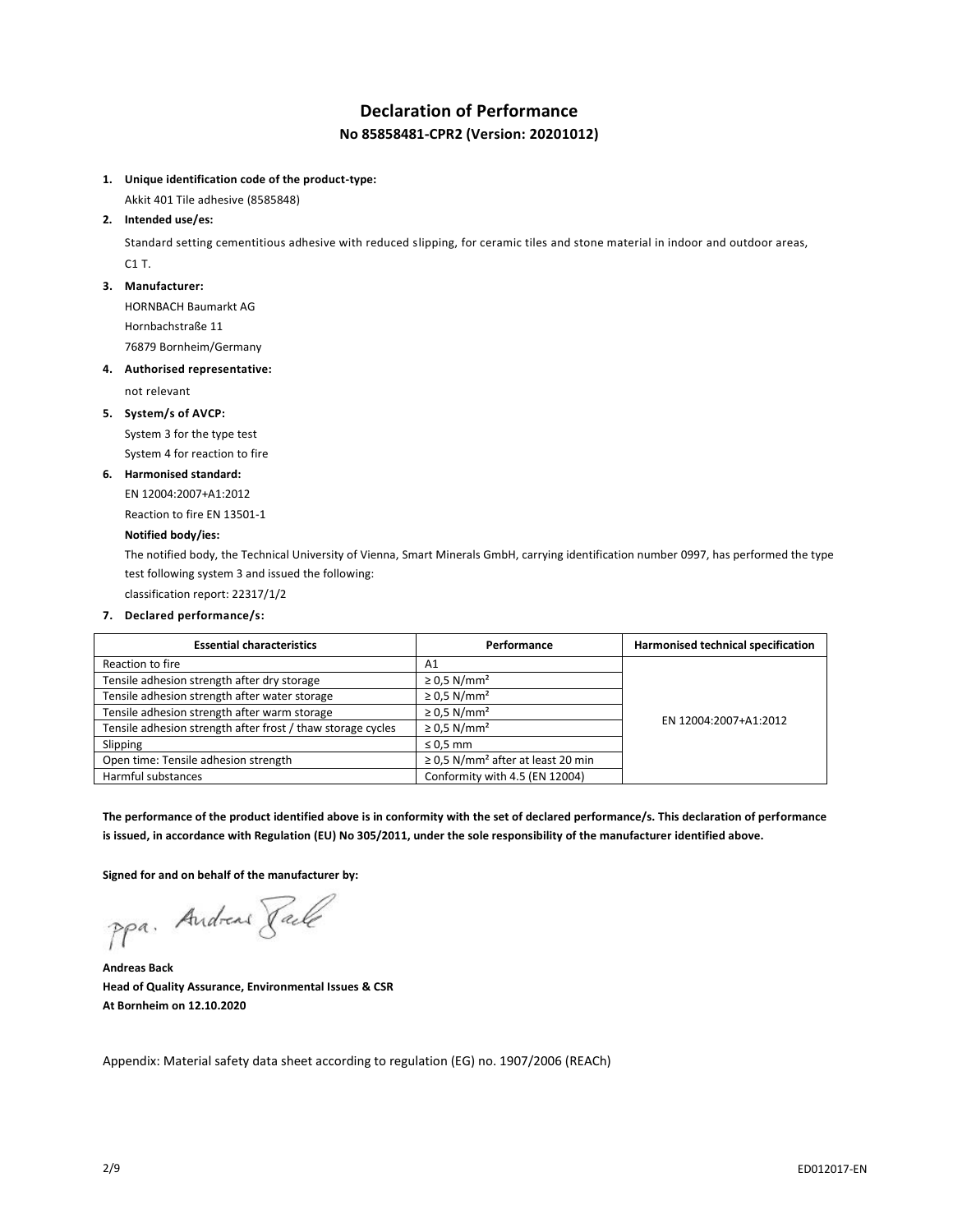# **Déclaration des Performances N <sup>o</sup> 85858481-CPR2 (Version 20201012)**

## **1. Code d'identification unique du produit type :**

Akkit 401 Colle à carrelage (8585848)

## **2. Usage(s) prévu(s) :**

Mortier à base de ciment, à prise normale, avec glissement réduit pour la pose de carrelages et de dalles à l'extérieur et l'intérieur, C1 T.

#### **3. Fabricant :**

HORNBACH Baumarkt AG Hornbachstraße 11

76879 Bornheim/Germany

### **4. Mandataire :**

non pertinent

### **5. Système(s) d'évaluation et de vérification de la constance des performances :**

Système 3 pour le contrôle de type

Système 4 pour le comportement au feu

### **6. Norme harmonisée :**

EN 12004:2007+A1:2012

Comportement au feu EN 13501-1

## **Organisme(s) notifié(s) :**

L'institut agréé, Technische Universität Wien (Ecole polytechnique de Vienne), Smart Minerals GmbH, portant le numéro d'identification 0997, a effectué le contrôle de type selon le système 3 et a établi ce qui suit :

rapport de classification : 22317/1/2

#### **7. Performance(s) déclarées :**

| Caractéristiques essentielles                                               | Performance                             | Spécifications techniques<br>harmonisées |
|-----------------------------------------------------------------------------|-----------------------------------------|------------------------------------------|
| Comportement au feu                                                         | A1                                      |                                          |
| Résistance à l'arrachement après stockage au sec                            | $\geq$ 0.5 N/mm <sup>2</sup>            |                                          |
| Résistance à l'arrachement après stockage en milieu humide                  | $\geq$ 0.5 N/mm <sup>2</sup>            |                                          |
| Résistance à l'arrachement après stockage en milieu chaud                   | $\geq$ 0.5 N/mm <sup>2</sup>            |                                          |
| Résistance à l'arrachement après stockage exposé aux cycles de gel et dégel | $\geq$ 0.5 N/mm <sup>2</sup>            | EN 12004:2007+A1:2012                    |
| Glissement                                                                  | $\leq 0.5$ mm                           |                                          |
| Temps ouvert: Résistance à l'arrachement                                    | $\geq$ 0.5 N/mm <sup>2</sup> au bout de |                                          |
|                                                                             | 20 minutes minimum                      |                                          |
| Substances dangereuses                                                      | Conforme à 4.5 (EN 12004)               |                                          |

**Les performances du produit identifié ci-dessus sont conformes aux performances déclarées. Conformément au règlement (UE) n <sup>o</sup> 305/2011, la présente déclaration des performances est établie sous la seule responsabilité du fabricant mentionné ci-dessus.**

**Signé pour le fabricant et en son nom par :**

ppa. Andreas Pale

**Andreas Back Directeur Management de la qualité & CSR À Bornheim, le 12.10.2020**

Annexe : Fiche technique de sécurité conformément au Règlement (UE) n° 1907/2006 (REACh)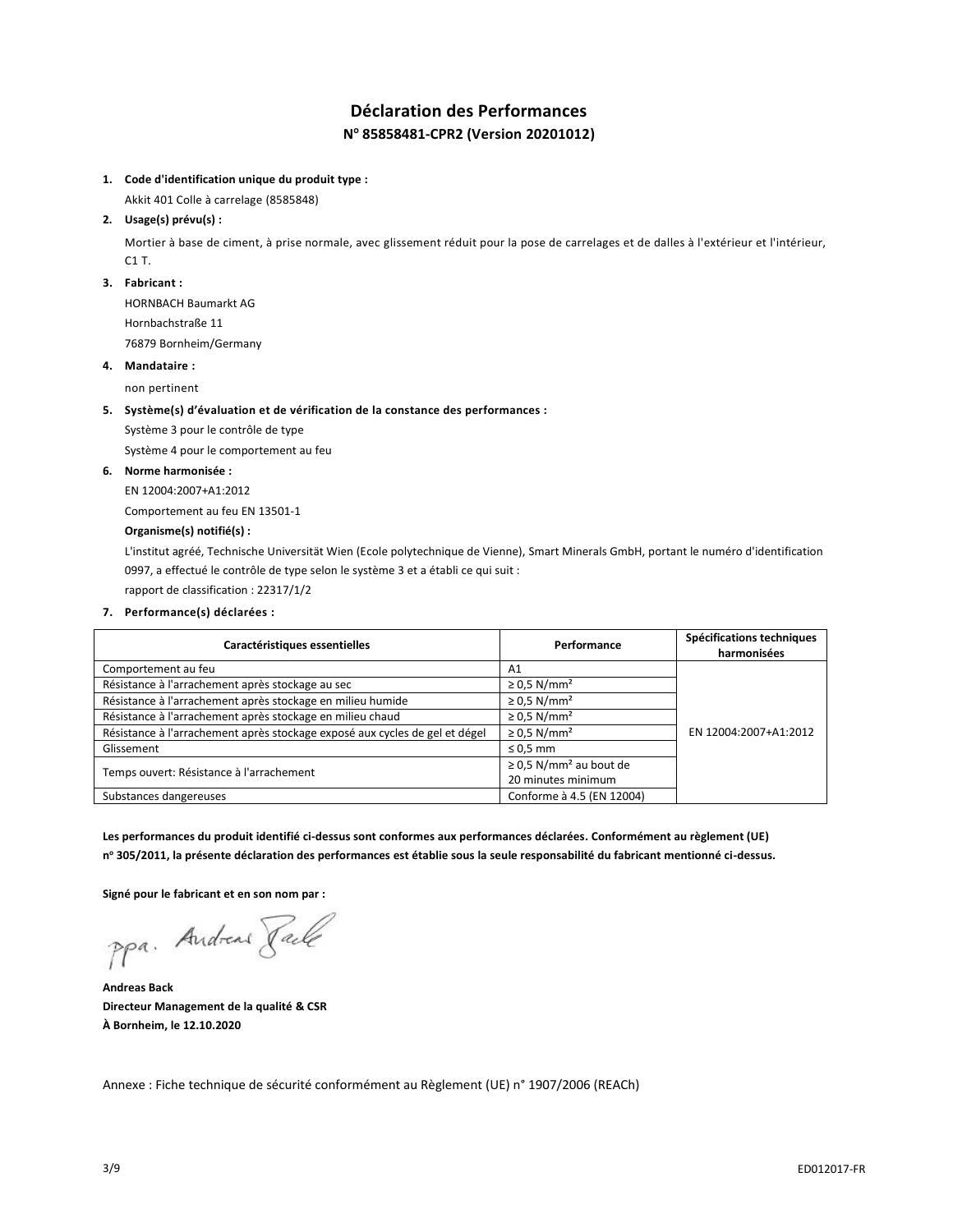# **Dichiarazione di Prestazione N. 85858481-CPR2 (Versione 20201012)**

## **1. Codice di identificazione unico del prodotto-tipo:**

Akkit 401 Colla per piastrelle (8585848)

### **2. Usi previsti:**

Malta a base di cemento a indurimento normale con ridotto scivolamento per lavori con piastrelle e mattonelle in ambiente interno ed esterno, C1 T.

### **3. Fabbricante:**

HORNBACH Baumarkt AG

Hornbachstraße 11 76879 Bornheim/Germany

### **4. Mandatario:**

non rilevante

## **5. Sistemi di VVCP:**

Sistema 3 per la prova di tipo

Sistema 4 per il comportamento antincendio

### **6. Norma armonizzata:**

EN 12004:2007+A1:2012

Reazione al fuoco EN 13501-1

## **Organismi notificati:**

L'ente di notifica, l'università tecnica di Vienna, Smart Minerals GmbH, con il codice identificativo 0997 ha realizzato la prova di tipo secondo il sistema 3 e il seguente:

rapporto di classificazione: 22317/1/2

### **7. Prestazioni dichiarate:**

| Caratteristiche essenziali                                                              | Prestazioni                                      | Specifiche tecniche armonizzate |
|-----------------------------------------------------------------------------------------|--------------------------------------------------|---------------------------------|
| Reazione al fuoco                                                                       | A <sub>1</sub>                                   |                                 |
| Resistenza alla trazione adesiva dopo deposito secco                                    | $\geq$ 0.5 N/mm <sup>2</sup>                     |                                 |
| Resistenza alla trazione adesiva dopo imbibizione                                       | $\geq$ 0.5 N/mm <sup>2</sup>                     |                                 |
| Resistenza alla trazione adesiva dopo cottura                                           | $\geq$ 0.5 N/mm <sup>2</sup>                     |                                 |
| Resistenza alla trazione adesiva dopo conservazione con<br>alternanza di gelo e disgelo | $\geq$ 0.5 N/mm <sup>2</sup>                     | EN 12004:2007+A1:2012           |
| Scivolamento                                                                            | $\leq 0.5$ mm                                    |                                 |
| Tempo d'apertura: resistenza alla trazione adesiva                                      | $\geq$ 0.5 N/mm <sup>2</sup> dopo almeno 20 min. |                                 |
| Sostanze pericolose                                                                     | Accordo con 4.5 (EN 12004)                       |                                 |

**La prestazione del prodotto sopra identificato è conforme all'insieme delle prestazioni dichiarate. La presente dichiarazione di responsabilità viene emessa, in conformità al regolamento (UE) n. 305/2011, sotto la sola responsabilità del fabbricante sopra identificato.**

**Firmato a nome e per conto del fabbricante da:**

ppa. Andreas Pack

**Andreas Back Responsabile Qualità & CSR In Bornheim addì 12.10.2020**

Allegato: Scheda di dati in materia di sicurezza conformemente al regolamento (CE) n. 1907/2006 (REACh)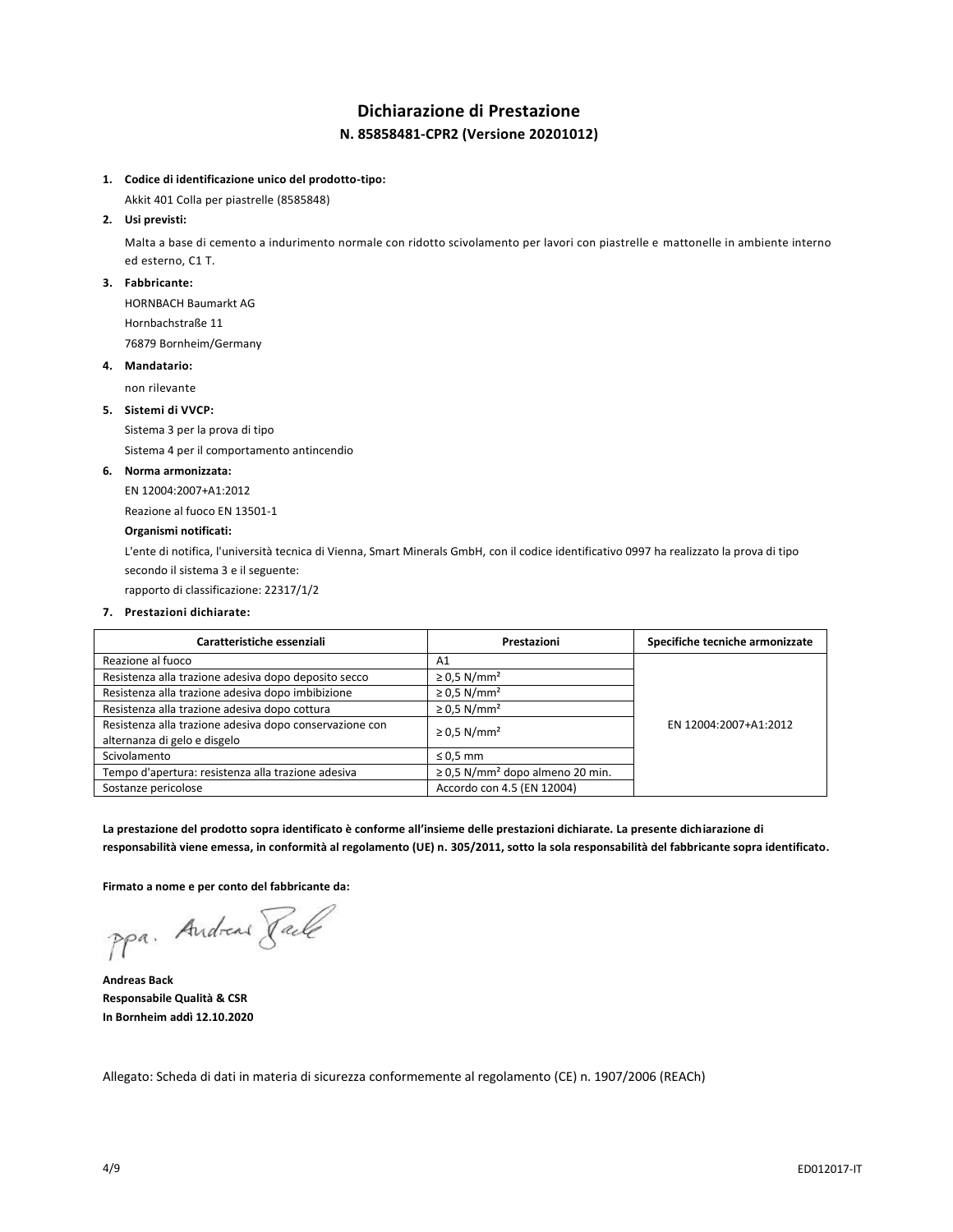## **Prestatieverklaring Nr. 85858481-CPR2 (Versie 20201012)**

### **1. Unieke identificatiecode van het producttype:**

Akkit 401 Tegellijm (8585848)

### **2. Beoogd(e) gebruik(en):**

Normaal uithardende cementhoudende mortel met verminderde uitzakking, voor het verlijmen van tegels en platen binnen- en buitenshuis, C1 T.

### **3. Fabrikant:**

HORNBACH Baumarkt AG Hornbachstraße 11 76879 Bornheim/Germany

### **4. Gemachtigde:**

niet relevant

- **5. Het system of de systemen voor de beoordeling en verificatie van de prestatiebestendigheid:**
	- Systeem 3 voor de typetest

Systeem 4 voor het brandgedrag

### **6. Geharmoniseerde norm:**

EN 12004:2007+A1:2012

## Brandgedrag EN 13501-1

## **Aangemelde instantie(s):**

De aangemelde instantie, de Technische Universität Wien, Smart Minerals GmbH, met het identificatienummer 0997 heeft de typetest volgens het systeem 3 uitgevoerd en het volgende verstrekt:

classificatie rapport: 22317/1/2

### **7. Aangegeven prestatie(s):**

| Essentiële kenmerken                                | Vermogen                                        | Geharmoniseerde<br>technische specificatie |
|-----------------------------------------------------|-------------------------------------------------|--------------------------------------------|
| Brandgedrag                                         | A1                                              |                                            |
| Hechttreksterkte na droge opslag                    | $\geq$ 0.5 N/mm <sup>2</sup>                    |                                            |
| Hechttreksterkte na natte opslag                    | $\geq$ 0.5 N/mm <sup>2</sup>                    |                                            |
| Hechttreksterkte na warme opslag                    | $\geq$ 0.5 N/mm <sup>2</sup>                    | EN 12004:2007+A1:2012                      |
| Hechttreksterkte na opslag bij vorst-/dooiwisseling | $\geq$ 0.5 N/mm <sup>2</sup>                    |                                            |
| Wegglijden                                          | $\leq 0.5$ mm                                   |                                            |
| Langere open tijd: Hechttreksterkte                 | $\geq$ 0,5 N/mm <sup>2</sup> na minstens 20 min |                                            |
| Gevaarlijke substanties                             | In overeenstemming met 4.5 (EN 12004)           |                                            |

**De prestaties van het hierboven omschreven product zijn conform de aangegeven prestaties. Deze prestatieverklaring wordt in overeenstemming met Verordening (EU) nr. 305/2011 onder de exclusieve verantwoordelijkheid van de hierboven vermelde fabrikant verstrekt.**

**Ondertekend voor en namens de fabrikant door:**

ppa. Andreas Pale

**Andreas Back hoofd Kwaliteitsmanagement & CSR Te Bornheim op 12.10.2020**

Bijlage: Veiligheidsinformatieblad volgens de verordening (EG) nr. 1907/2006 (REACh)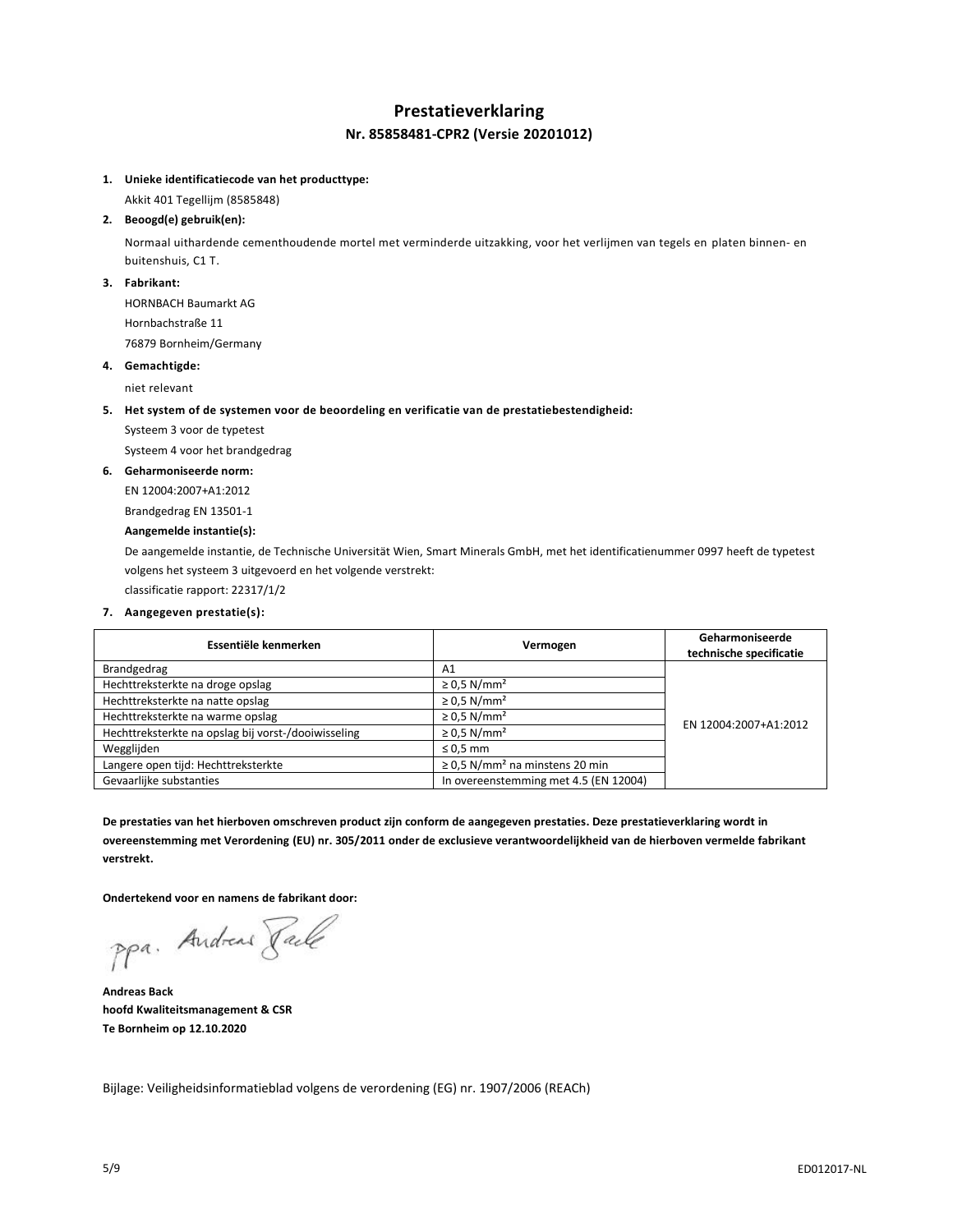## **Prestandadeklaration**

## **Nr 85858481-CPR2 (Version 20201012)**

#### **1. Produkttypens unika identifikationskod:**

Akkit 401 Kakellim (8585848)

### **2. Avsedd användning/avsedda användningar:**

Normalt härdande cementhaltigt murbruk med mindre glidrisk för arbeten med golvplattor och kakel för inom- och utomhusbruk, C1 T.

### **3. Tillverkare:**

HORNBACH Baumarkt AG Hornbachstraße 11

76879 Bornheim/Germany

### **4. Tillverkarens representant:**

ej relevant

### **5. System för bedömning och fortlöpande kontroll av prestanda:**

System 3 för typprovning

System 4 för förhållningssätt vid brand

### **6. Harmoniserad standard:**

EN 12004:2007+A1:2012

Förhållningssätt vid brand EN 13501-1

## **Anmält/anmälda organ:**

Det officiella certifieringsorganet, Tekniska Universitetet i Wien, Smart Minerals GmbH, med ID-nummer 0997 har utfört typprovningen enligt system 3 och har utställt följande:

klassificeringsrapport: 22317/1/2

### **7. Angiven prestanda:**

| Väsentliga kännetecken                                        | Prestanda                                       | <b>Harmoniserad teknisk</b><br>specifikation |
|---------------------------------------------------------------|-------------------------------------------------|----------------------------------------------|
| Förhållningssätt vid brand                                    | A1                                              |                                              |
| Häftdraghållfasthet efter torrlagring                         | $\geq$ 0.5 N/mm <sup>2</sup>                    | EN 12004:2007+A1:2012                        |
| Häftdraghållfasthet efter lagring i vatten                    | $\geq$ 0.5 N/mm <sup>2</sup>                    |                                              |
| Häftdraghållfasthet efter varmlagring                         | $\geq$ 0.5 N/mm <sup>2</sup>                    |                                              |
| Häftdraghållfasthet efter lagring vid omväxlande frost och tö | $\geq$ 0.5 N/mm <sup>2</sup>                    |                                              |
| glida av                                                      | $\leq 0.5$ mm                                   |                                              |
| Förlängd öppen tid: Häftdraghållfasthet                       | $\geq$ 0,5 N/mm <sup>2</sup> efter minst 20 min |                                              |
| Farliga substanser                                            | Överensstämmelse med 4.5 (EN 12004)             |                                              |

**Prestandan för ovanstående produkt överensstämmer med den angivna prestandan. Denna prestandadeklaration har utfärdats i enlighet med förordning (EU) nr 305/2011 på eget ansvar av den tillverkare som anges ovan.**

**Undertecknad på tillverkarens vägnar av:**

ppa. Andreas Paule

**Andreas Back ledare för kvalitetsmanagement & CSR Bornheim den 12.10.2020**

Bilaga: Säkerhetsdatablad enligt förordning (EG) nr 1907/2006 (REACh)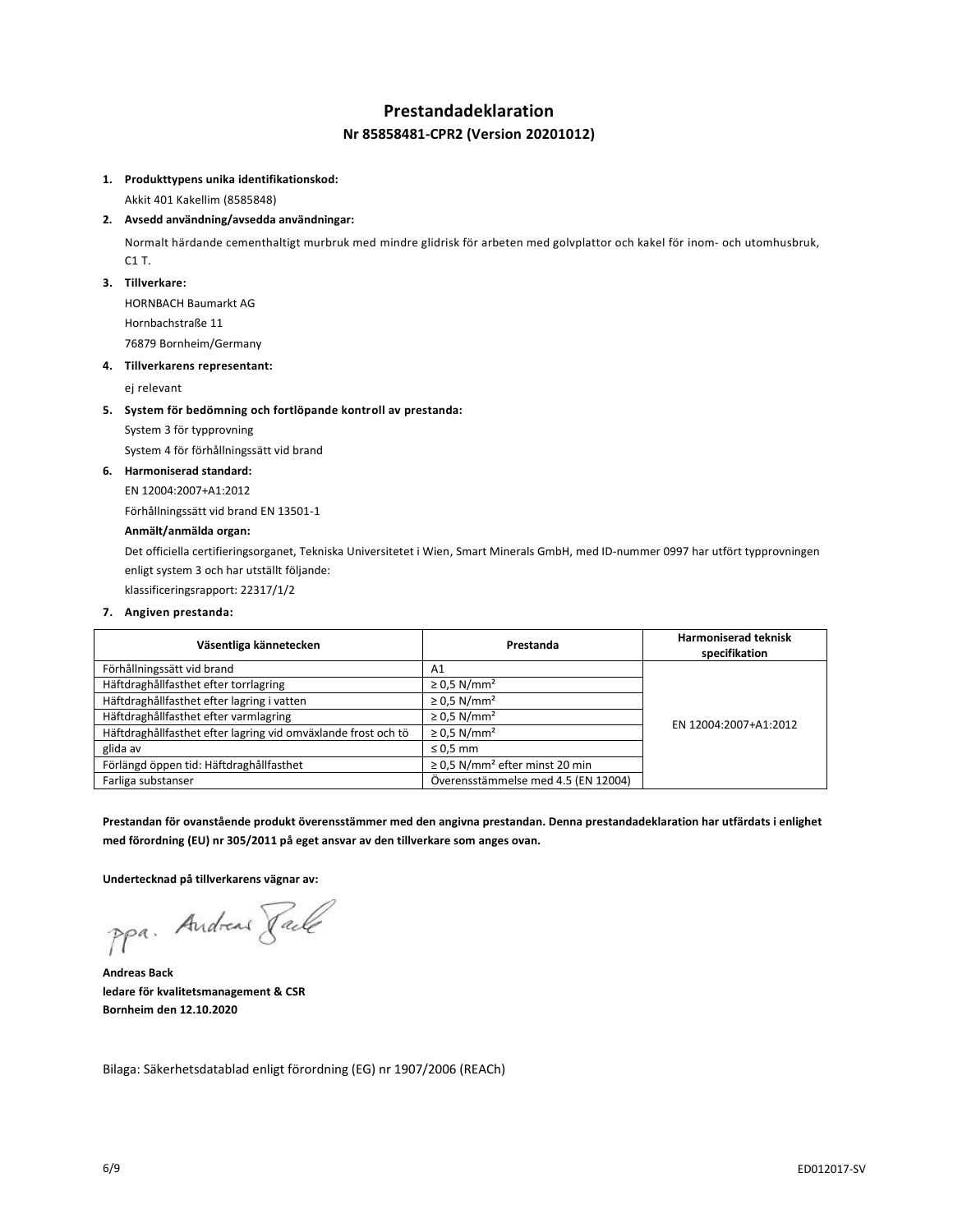# **Prohlášení o Vlastnostech č. 85858481-CPR2 (Verze 20201012)**

## **1. Jedinečný identifikační kód typu výrobku:**

Akkit 401 Lepidlo na obklady (8585848)

## **2. Zamýšlené/zamýšlená použití:**

Normálně tvrdnoucí malta s obsahem cementu se sníženým skluzem pro práce s obklady a deskami ve vnitřních i venkovních prostorách., C1 T.

### **3. Výrobce:**

HORNBACH Baumarkt AG Hornbachstraße 11 76879 Bornheim/Germany

### **4. Zplnomocněný zástupce:**

irelevantní

## **5. Systém/systémy POSV:**

Systém 3 pro typovou zkoušku Systém 4 pro požární vlastnosti

### **6. Harmonizovaná norma:**

EN 12004:2007+A1:2012

Požární vlastnosti EN 13501-1

## **Oznámený subjekt/oznámené subjekty:**

Notifikované místo, Technická univerzita Vídeň, Smart Minerals GmbH, s identifikačním číslem 0997 provedlo typovou zkoušku podle systému 3 a vystavilo následující:

klasifikační zpráva: 22317/1/2

### **7. Deklarovaná vlastnost/Deklarované vlastnosti:**

| Podstatné vlastnosti                                  | Výkon                                        | Harmonizovaná technická specifikace |
|-------------------------------------------------------|----------------------------------------------|-------------------------------------|
| Požární vlastnosti                                    | A1                                           |                                     |
| Přídržnost po skladování v suchu                      | $\geq$ 0.5 N/mm <sup>2</sup>                 |                                     |
| Přídržnost po skladování ve vodě                      | $\geq$ 0.5 N/mm <sup>2</sup>                 | EN 12004:2007+A1:2012               |
| Přídržnost po skladování v teple                      | $\geq$ 0.5 N/mm <sup>2</sup>                 |                                     |
| Přídržnost po skladování se zmrazováním/rozmrazováním | $\geq$ 0.5 N/mm <sup>2</sup>                 |                                     |
| Sesouvání                                             | $\leq$ 0.5 mm                                |                                     |
| Prodloužená doba zpracovatelnosti: Přídržnost         | $\geq$ 0,5 N/mm <sup>2</sup> po min. 20 min. |                                     |
| Nebezpečné látky                                      | Shoda s 4.5 (EN 12004)                       |                                     |

**Vlastnosti výše uvedeného výrobku jsou ve shodě se souborem deklarovaných vlastností. Toto prohlášení o vlastnostech se v souladu s nařízením (EU) č. 305/2011 vydává na výhradní odpovědnost výrobce uvedeného výše.**

**Podepsáno za výrobce a jeho jménem:**

**Andreas Back vedoucí oddělení kvality & CSR V Bornheim dne 12.10.2020**

Příloha: Bezpečnostní datový list podle vyhlášky (ES) č. 1907/2006 (REACh)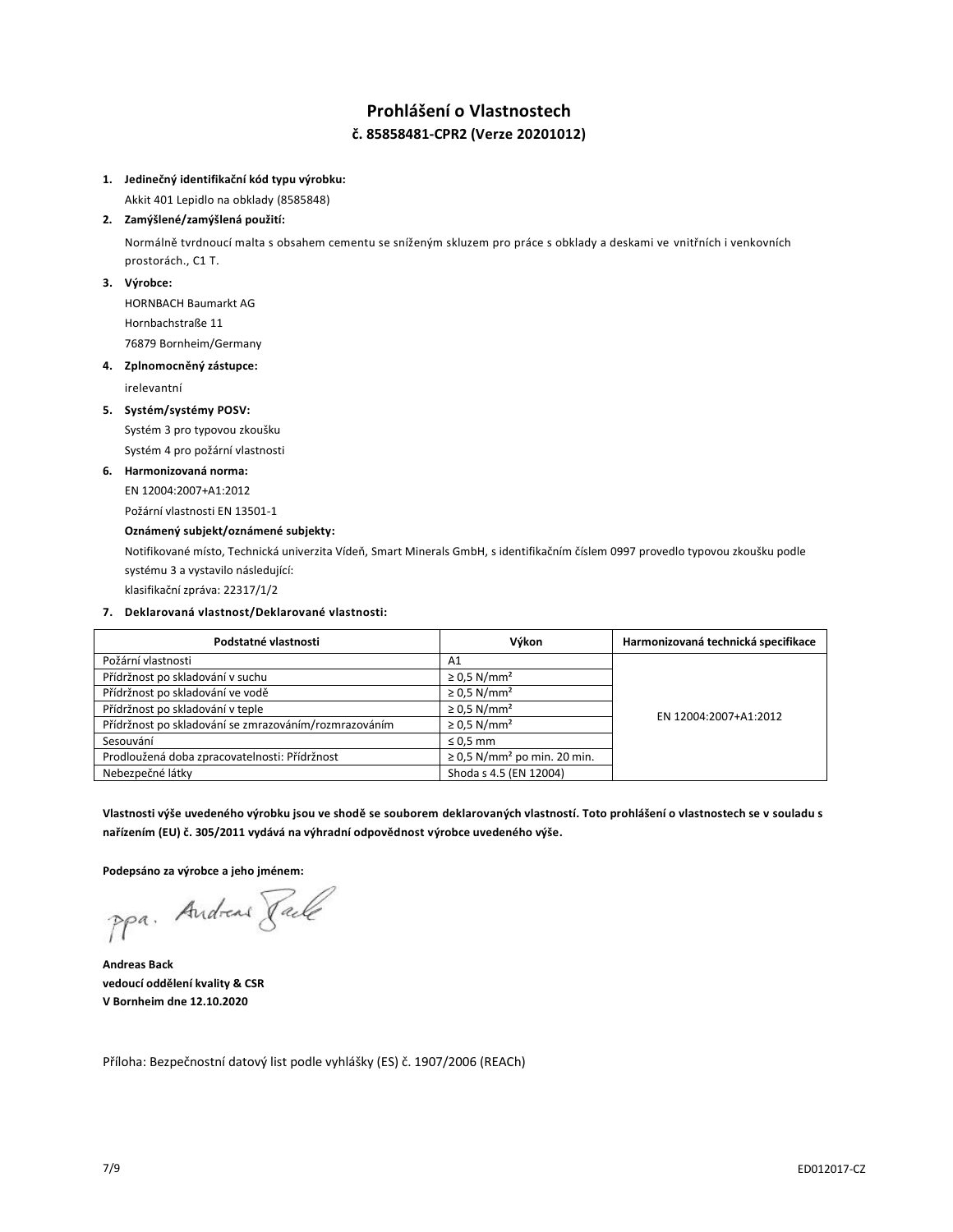# **Vyhlásenie o Parametroch č. 85858481-CPR2 (Verzia 20201012)**

## **1. Jedinečný identifikačný kód typu výrobku:**

Akkit 401 Lepidlo na dlaždičky (8585848)

### **2. Zamýšľané použitie/použitia:**

Bežná tvrdnúca malta s obsahom cementu so znížením šmýkaním na činnosti s dlaždicami a obkladačkami v interiéri a exteriéri, C1 T.

### **3. Výrobca:**

HORNBACH Baumarkt AG Hornbachstraße 11 76879 Bornheim/Germany

### **4. Splnomocnený zástupca:**

irelevantný

### **5. Systém(-y) posudzovania a overovania nemennosti parametrov:**

Systém 3 na skúšku typu

Systém 4 pre správanie sa pri požiari

### **6. Harmonizovaná norma:**

EN 12004:2007+A1:2012

Správanie sa pri požiari EN 13501-1

## **Notifikovaný(-é) subjekt(-y):**

Notifikačné miesto, Technická univerzita Viedeň, Smart Minerals GmbH, s identifikačným číslom 0997 skúšku typu podľa systému 3 a vydalo nasledovné:

klasifikačná správa: 22317/1/2

### **7. Deklarované parametre:**

| Podstatné znaky                                      | Výkon                                       | Harmonizované technické<br>špecifikácie |
|------------------------------------------------------|---------------------------------------------|-----------------------------------------|
| Správanie sa pri požiari                             | A1                                          |                                         |
| Priľnavosť vrstiev po uskladnení na suchom mieste    | $\geq$ 0.5 N/mm <sup>2</sup>                | EN 12004:2007+A1:2012                   |
| Priľnavosť vrstiev po uskladnení vo vode             | $\geq$ 0.5 N/mm <sup>2</sup>                |                                         |
| Priľnavosť vrstiev po uskladnení v teple             | $\geq$ 0.5 N/mm <sup>2</sup>                |                                         |
| Priľnavosť vrstiev po uskladnení pri zmene mráz/rosa | $\geq$ 0.5 N/mm <sup>2</sup>                |                                         |
| Sklznutie                                            | $\leq 0.5$ mm                               |                                         |
| Predĺžená otvorená doba: Priľnavosť vrstiev          | $\geq$ 0,5 N/mm <sup>2</sup> po min. 20 min |                                         |
| Nebezpečné látky                                     | Zhoda so 4.5 (EN 12004)                     |                                         |

**Uvedené parametre výrobku sú v zhode so súborom deklarovaných parametrov. Toto vyhlásenie o parametroch sa v súlade s nariadením (EU) č. 305/2011 vydáva na výhradnú zodpovednosť uvedeného výrobcu.**

**Podpísal(-a) za a v mene výrobcu:**

ppa. Andreas Face

**Andreas Back vedúci manažmentu kvality & CSR V Bornheim dňa 12.10.2020**

Príloha: Bezpečnostný dátový list podľa vyhlášky (EÚ) č. 1907/2006 (REACh)